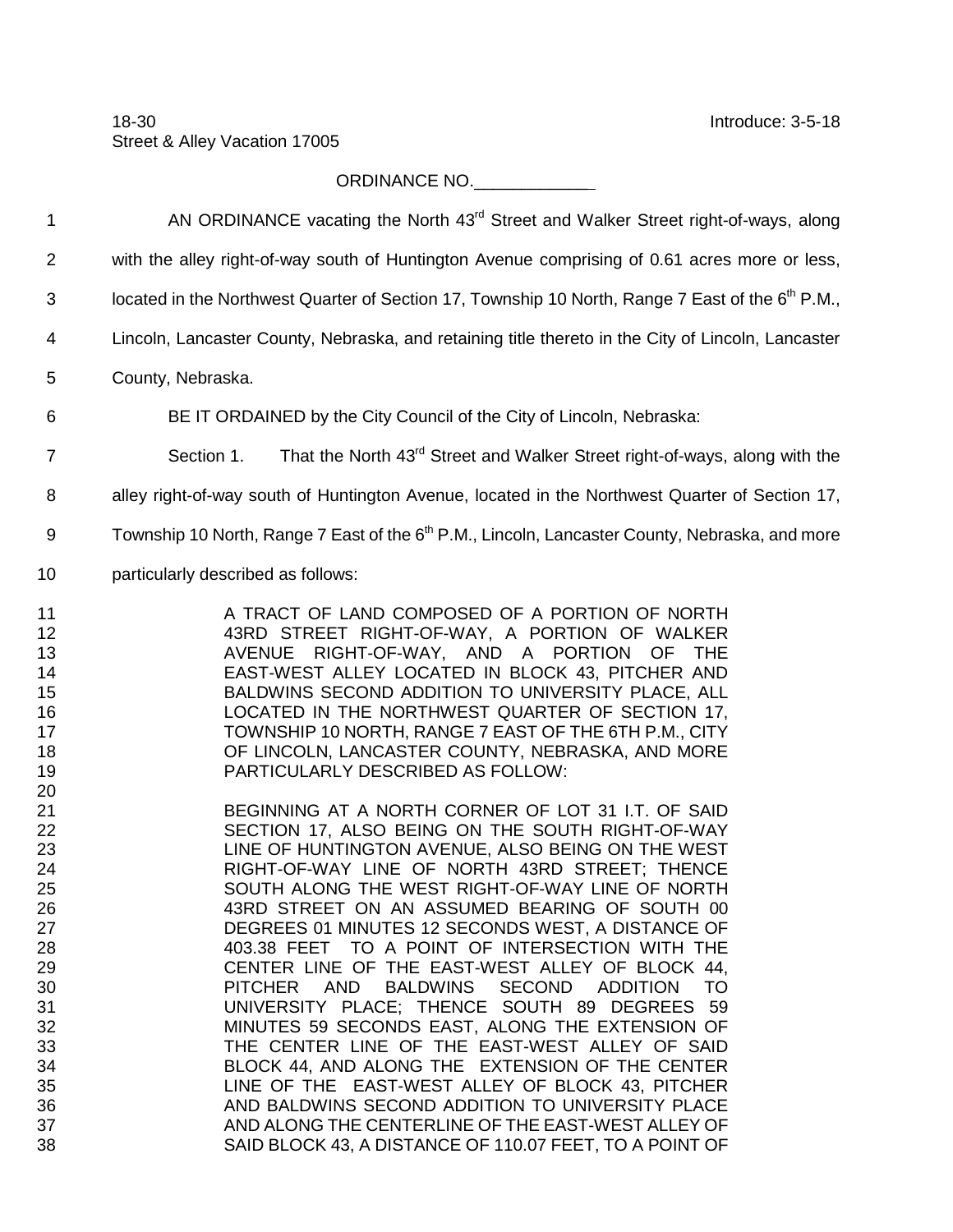INTERSECTION WITH THE EXTENSION OF THE EAST LINE OF LOT 6, BLOCK 43, PITCHER AND BALDWINS SECOND ADDITION TO UNIVERSITY PLACE; THENCE NORTH 00 DEGREES 00 MINUTES 53 SECONDS EAST, ALONG THE EXTENSION OF THE EAST LINE OF SAID BLOCK 6, A 6 DISTANCE OF 8.00 FEET TO THE SOUTHEAST CORNER OF 7<br>The SAID LOT 6; THENCE NORTH 89 DEGREES 59 MINUTES 59 SAID LOT 6; THENCE NORTH 89 DEGREES 59 MINUTES 59 SECONDS WEST, ALONG THE SOUTH LINE OF SAID LOT 6, A 9 DISTANCE OF 50.06 FEET TO THE SOUTHWEST CORNER OF<br>SAID LOT 6, ALSO BEING ON THE EAST RIGHT-OF-WAY LINE 10 SAID LOT 6, ALSO BEING ON THE EAST RIGHT-OF-WAY LINE<br>11 OF SAID NORTH 43RD STREET: THENCE NORTH 00 OF SAID NORTH 43RD STREET: THENCE NORTH 00 DEGREES 01 MINUTES 12 SECONDS EAST, ALONG THE WEST LINE OF SAID LOT 6, A DISTANCE OF 142.03 FEET TO THE NORTHWEST CORNER OF SAID LOT 6, ALSO BEING ON THE SOUTH RIGHT-OF-WAY LINE OF WALKER AVENUE; THENCE NORTH 89 DEGREES 59 MINUTES 59 SECONDS EAST, ALONG THE NORTH LINE OF SAID LOT 6, A DISTANCE OF 50.05 FEET TO THE NORTHEAST CORNER OF SAID LOT 6; THENCE NORTH 00 DEGREES 00 MINUTES 53 SECONDS EAST, ALONG THE EXTENSION OF THE EAST LINE OF SAID LOT 6, A DISTANCE OF 60.00 FEET, TO A POINT OF INTERSECTION WITH THE NORTH RIGHT-OF-WAY LINE OF WALKER AVENUE; THENCE SOUTH 89 DEGREES 59 MINUTES 59 SECONDS WEST, ALONG THE NORTH RIGHT-OF-WAY LINE OF WALKER AVENUE, A DISTANCE OF 50.05 FEET TO A POINT ON THE EAST RIGHT-OF-WAY LINE OF NORTH 43RD 27 STREET; THENCE NORTH 00 DEGREES 01 MINUTES 12 SECONDS EAST, ALONG THE EAST RIGHT-OF-WAY OF NORTH 43RD STREET, A DISTANCE OF 155.24 FEET TO A POINT OF INTERSECTION WITH THE SOUTH RIGHT-OF-WAY LINE OF HUNTINGTON STREET, SAID POINT BEING A POINT OF NON-TANGENT CURVATURE; THENCE ALONG A CURVE TO THE LEFT, ALONG THE SOUTH RIGHT-OF-WAY LINE OF HUNTINGTON AVENUE, HAVING A RADIUS OF 666.20 FEET, A DELTA ANGLE OF 06 DEGREES 06 MINUTES 55 SECONDS , A CHORD BEARING OF NORTH 57 DEGREES 34 MINUTES 11 SECONDS WEST, AND A CHORD LENGTH OF 71.07 FEET TO THE POINT OF BEGINNING. 

- SAID TRACT CONTAINS A CALCULATED AREA OF 26,507.75 SQUARE FEET, OR 0.61 ACRES, MORE OR LESS;
- be and the same is hereby vacated, subject to the title of said right-of-ways being vacated
- remaining in the City of Lincoln, Nebraska.
- Section 2. That, pursuant to Chapter 14.20 of the Lincoln Municipal Code, the above
- 45 described vacated North  $43<sup>rd</sup>$  Street and Walker Street right-of-ways, along with the alley
- right-of-way south of Huntington Avenue, is authorized to be conveyed to the abutting property